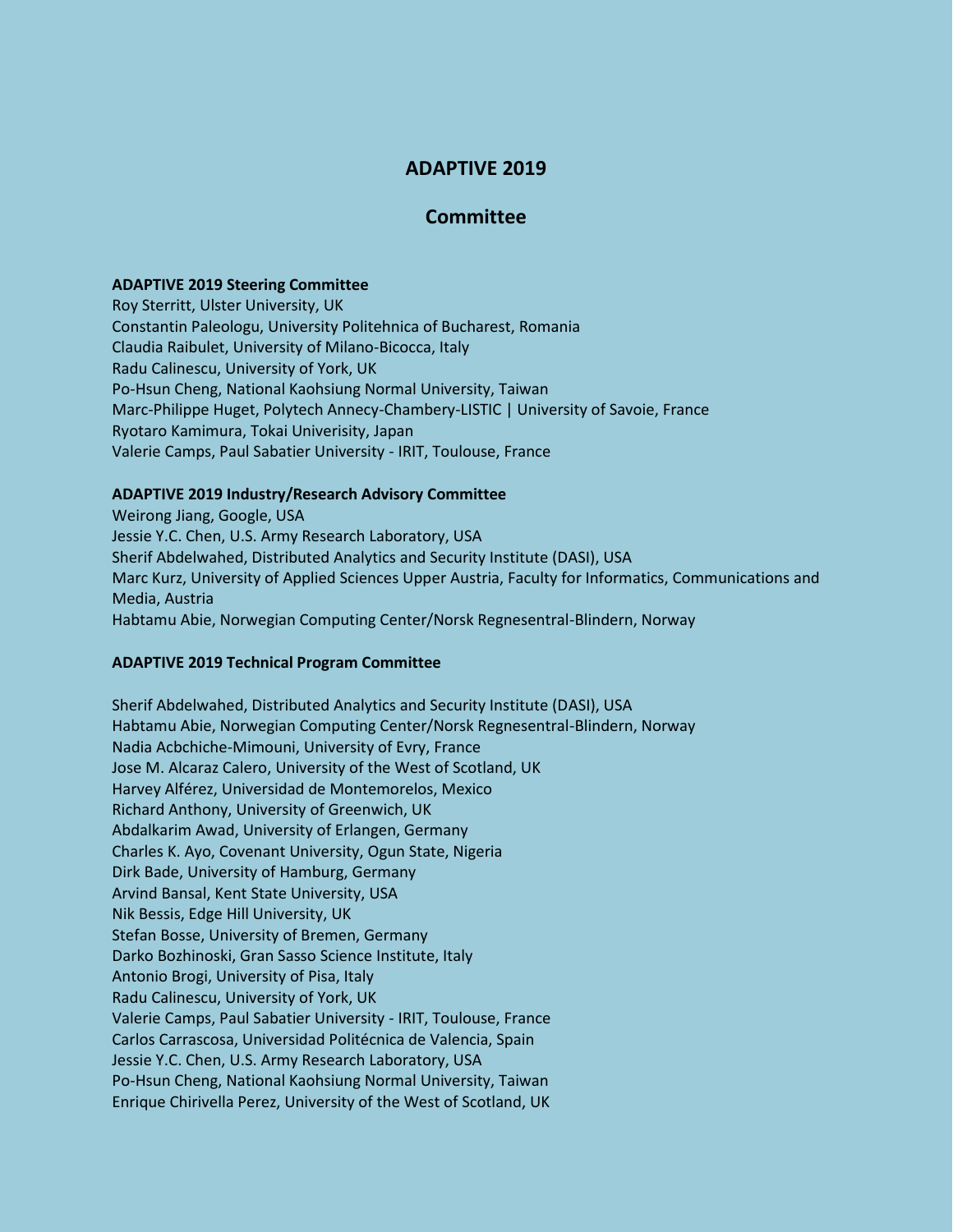Maher Chaouachi, University of McGill, Canada François Charpillet, Inria, France Jose Alfredo F. Costa, Federal University - UFRN, Brazil Anderson da Silva Soares, Professor at Federal University of Goiás, Brazil Baudouin Dafflon, Université de Lyon, Université Lyon 1, France Angel P. del Pobil, Jaume I University, Spain Mihaela Dinsoreanu, Technical University of Cluj-Napoca, Romania Ioanna Dionysiou, University of Nicosia, Cyprus Holger Eichelberger, University of Hildesheim, Germany Fairouz Fakhfakh, University of Sfax, Tunisia Ziny Flikop, Consultant, USA Francisco J. García-Peñalvo, University of Salamanca, Spain Giuseppina Gini, Politecnico di Milano, Italy Thomas Göthel, Technische Universität Berlin, Germany Hongsheng He, Wichita State University, USA Alwin Hoffmann, University of Augsburg, Germany Leszek Holenderski, Philips Lighting Research, Data Science Dept - Eindhoven, The Netherlands Mohssen Hosseini, KU Leuven, Belgium Christopher-Eyk Hrabia, Technische Universität Berlin | DAI-Labor, Germany Marc-Philippe Huget, Polytech Annecy-Chambery-LISTIC | University of Savoie, France David Inkermann, Technische Universität Braunschweig, Germany Weirong Jiang, Google, USA Clarimar José Coelho, Escola de Ciências Exatas e da Computação (ECEC) - Pontifícia Universidade Católica de Goiàs (PUC Goiás), Brazil Imène Jraidi, University of Montreal, Canada Ryotaro Kamimura, Tokai Univerisity, Japan Alexey Kashevnik, SPIIRAS, Russia Quist-Aphetsi Kester, Ghana Technology University College, Ghana Hadis Khorasani, Shahid Beheshti University (SBU), Tehran, Iran Verena Klös, Technische Universität Berlin, Germany Oliver Kosak, Institut for Software & Systems Engineering - University of Augsburg, Germany Daniel Kostrzewa, Silesian University of Technology, Poland Satoshi Kurihara, University of Electro-Communications, Japan Marc Kurz, University of Applied Sciences Upper Austria, Faculty for Informatics, Communications and Media, Austria Mikel Larrea, University of the Basque Country UPV/EHU, Spain Jinoh Lee, Istituto Italiano di Tecnologia (IIT), Italy Henrique Lopes Cardoso, FEUP/LIACC, Portugal Maite López-Sánchez, Universitat de Barcelona, Spain Tamara Lorenz, University of Cincinnati, USA Piotr Malak, University of Wrocław, Poland Ricardo Marco Alaez, University of the West of Scotland, UK Cesar Marin, The University of Manchester, UK Mieke Massink, CNR-ISTI, Italy Dalton Matsuo Tavares, Federal University of Goiás, Brazil René Meier, Lucerne University of Applied Sciences and Arts, Switzerland Andreas Metzger, paluno (The Ruhr Institute for Software Technology) / University of Duisburg-Essen, **Germany**